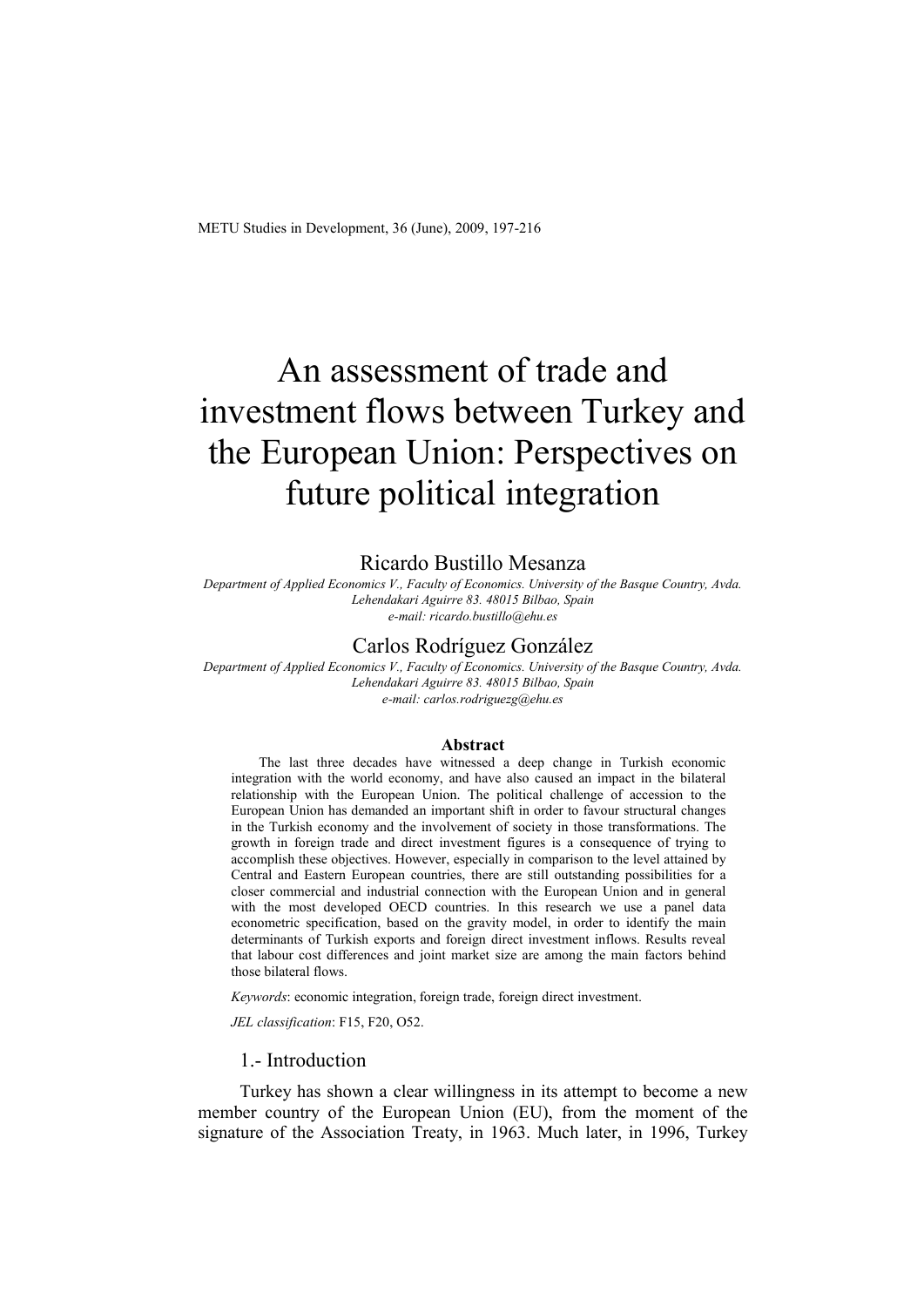managed to build a Customs Union together with the EU, and in October of 2005 Turkey started negotiations aimed at settling the details of the future accession, something that at least clarified the accession outlook to a certain extent. However, there is no timetable for accession, but just the commitment from the EU to ease the enlargement procedure as long as Turkey adapts its legislation to the "acquis communautaire". From that moment on, the EU will decide whether Turkey is accepted as a new member country or not, but not before 2015.<sup>1</sup>

Turkey has finished profound reforms in several economic policies that permit fulfilling the Copenhagen criteria which are needed to start the negotiations, and has adopted many of the chapters in which the "acquis communautaire" has been divided as a means of structuring the negotiation and checking the fulfilment of the above mentioned criteria (Marchetti, 2006). Besides, the Customs Union Agreement and the general legislation on foreign direct investment (FDI) provide an environment of free circulation for goods and investment with the EU.

Nevertheless, the Customs Union is only applied to industrial products trade, whereas agricultural products remain out of the agreement.<sup>2</sup> Coal and Steel receive special treatment due to the establishment of a bilateral free trade zone, which has not meant the creation of a common tariff. On the other hand, the EU has continued applying anti-dumping and anti-subsidy rules against some Turkish goods that could harm European industrial activity, such as textiles' manufactures. As a response, Turkey has used technical barriers as a protection instrument against some imports from the EU (Togan et al.,  $2005$ ).<sup>3</sup>

A liberalization of FDI flows has taken place after the approval of the new law in 2003, a step forward that has meant an opening of the Turkish financial account similar to the legislation existing in EU member countries (Mark et al. 2005). Other legal developments related to international economic links are the 36 bilateral Double Taxation Conventions and 56 bilateral Foreign Investment Conventions.

But the most critical chapters of the EU common legislation are still far from being applied to Turkish law. Turkey should reform its Commerce,

-

<sup>1</sup> The EU has established that only when the EU Financial Perspectives for the period 2014-2020 are approved will the negotiations conclude, as a result of the possible financial impact Turkish accession can produce.

<sup>&</sup>lt;sup>2</sup> The Agriculture Common Policy prevents from a greater liberalisation in agriculture trade; however, a non reciprocal preferential treatment is conceded by the EU, though restricted to maximum import quotas as it expressed in Togan (2004).

<sup>&</sup>lt;sup>3</sup> Anyway, the trade liberalisation that has taken place up to now has permitted Turkey to benefit from its comparative advantages, as Turkey has joined to the vertical international distribution of industrial production. The opening of frontiers all around the European continent will create a new Paneuropean Zone where every industrial labour can be vertically integrated. This new Paneuropean Free Trade zone is also provided with origin cumulation agreements that allow the localization of every component of the product's value chain following the comparative advantages of each territory (Kaminsky and Ng, 2006).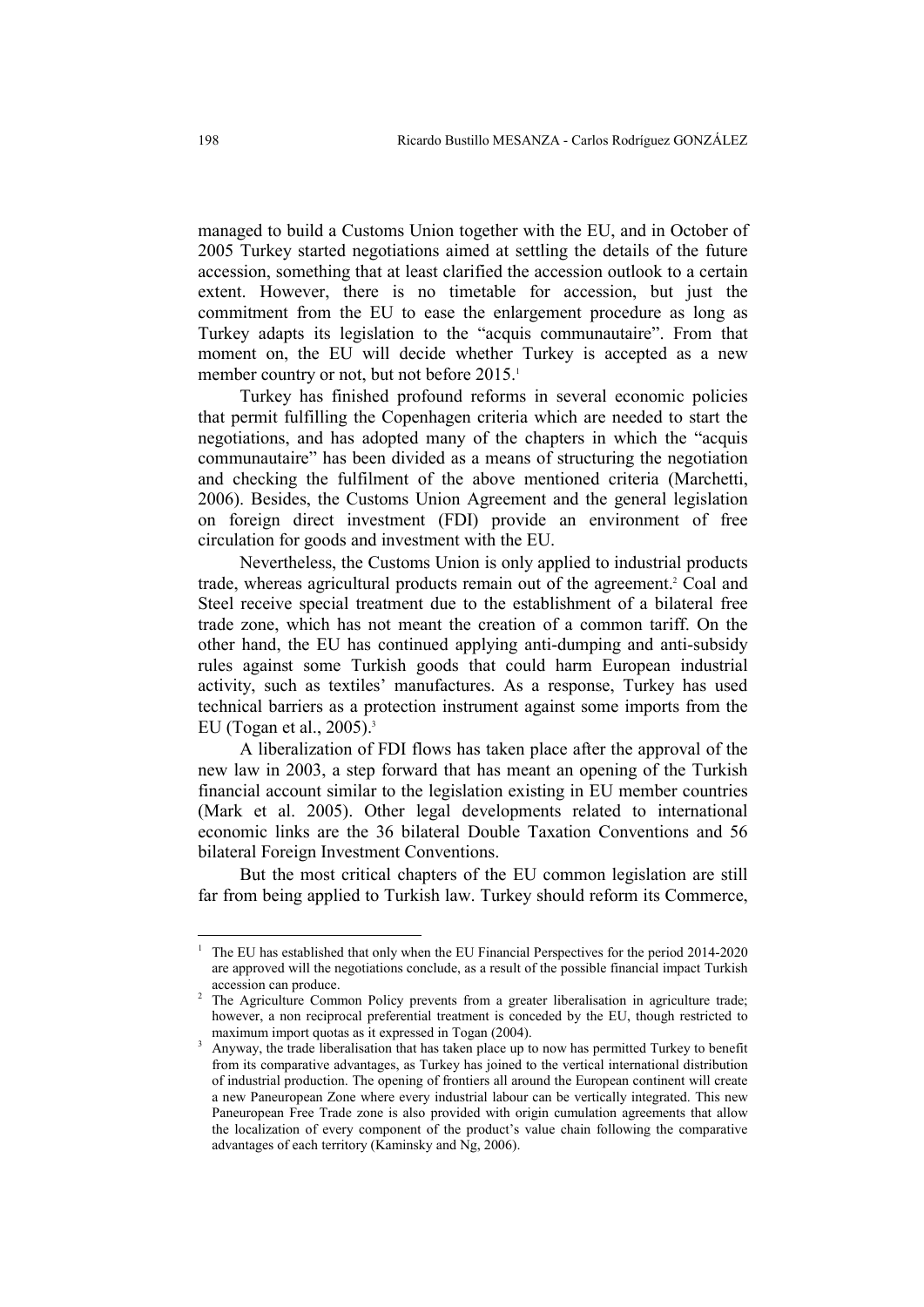Industrial and Trade related property rights legislation, the taxation system, as well as the labour, monetary, industrial and competition laws. The adoption and the application of these legal changes will provide Turkey with a stable and foreseeable economic establishment, with a positive effect on overall business environment "It is at this stage that one of the most important benefits from EU accession will be realized by Turkey: the rule of law and competition related constraints will be eased even further, with concomitant increases in private investment flows."(Mark et al. 2005, pp. 288-289).

The improvement in the business environment critically depends upon macroeconomic stability. This is not a necessary condition for accession. But the inclusion of Turkish Central Bank in the European System of Central Banks (ESCB) and the long-run accession perspective to the European Monetary Union as well as the fiscal adjustment ordered by the International Monetary Fund will establish the fundamentals for maintaining the stable macroeconomic environment enjoyed from 2001 up to now. This route will still be difficult and plenty of obstacles remain for the emergent Turkish economy.

To summarize, accession to the EU and the financial commitment with the International Monetary Fund after 2001 ha suggested that the Turkish government should adopt economic liberalization measures and create an institutional structure similar to that existing in the developed nations' markets. However, despite Washington Consensus' orientations application, economic growth remains unstable and macroeconomic imbalances persist.

After this introduction, in the second chapter, the relevance of an increase in the volume of exports and foreign investment inflows in order to avoid higher current account deficits and to reverse the tendency towards currency depreciation is clearly proved. In the third chapter, both trade and FDI figures are analysed. Whereas in the fourth and fifth chapters the factors that explain trade and investment flows towards the Turkish economy are more closely examined. The sixth and last part is devoted to summarize the most relevant conclusions of this research.

# 2. Economic performance, trade and foreign investment: Trends and perspectives

The recent macroeconomic performance in Turkey has been influenced by two main elements. First, as Turkey can be considered an emerging economy, it suffers from economic crises that balance the previous periods of strong development. As the economic cycle moves forward, the current account deficit soars until a depreciation of the currency occurs. This provokes a sudden economic stagnation; the economy benefits from this correction in the local rate of exchange, having consequently established the new fundamentals for another period of growth. At the beginning of this decade, the real gross domestic product decreased by 6 per cent in 2001 after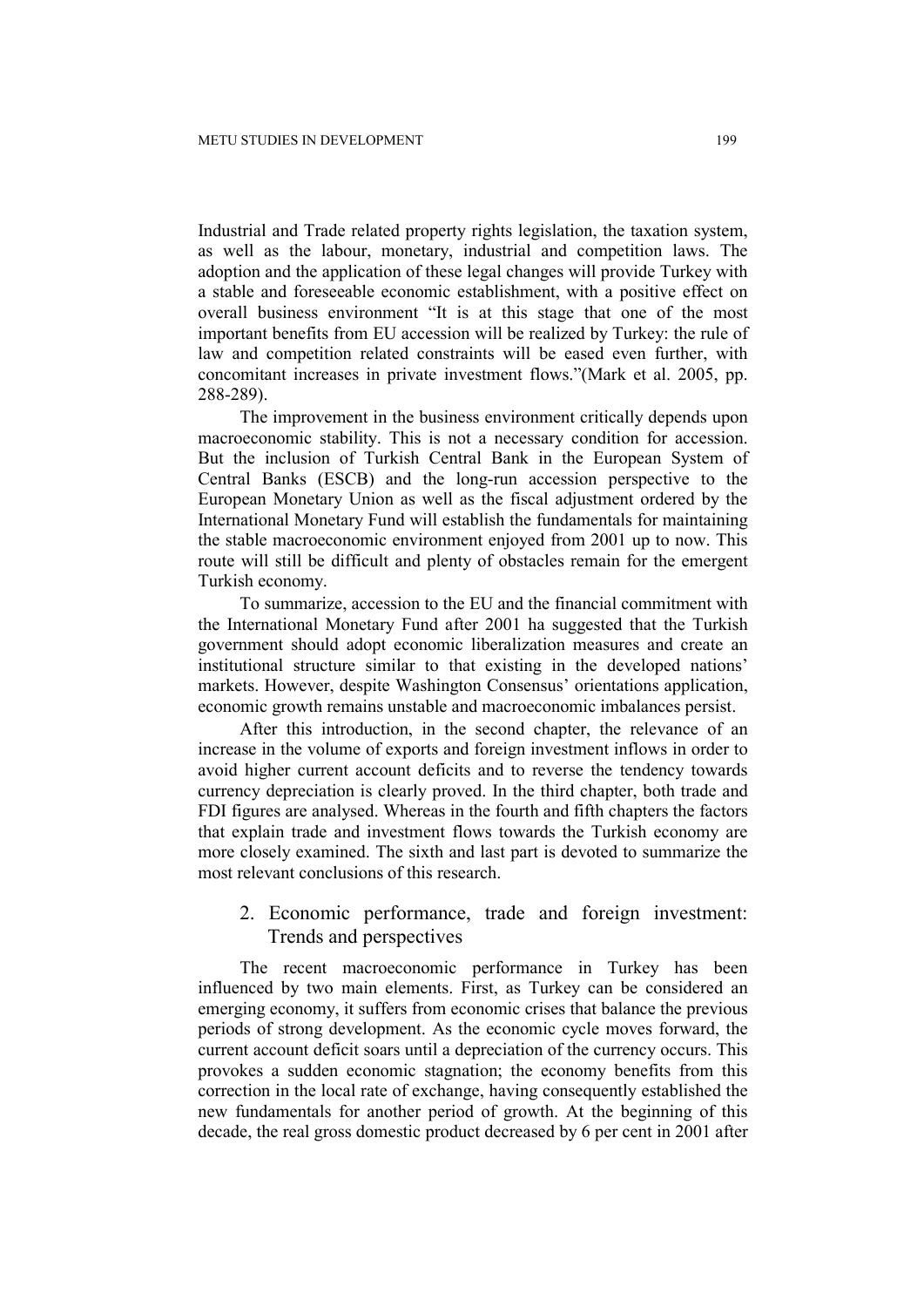the last financial crisis, that led to an opportunity for economic recovery during the following years. The second element with a remarkable influence over economic performance is the perspective of accession to the EU. All the forecasts underline the fact that future accession will imply an important boost to the economy, partly due to an increase in direct investment flows and social and politic stability.

The Turkish economy has also suffered a tendency towards budget deficit increases<sup>4</sup>. Throughout the nineties the Turkish Monetary Authorities favoured the appreciation of the Turkish lira, in order to attract portfolio investments and to easily find foreign investors for the public debt. This is a common way of avoiding currency risk that is implicit in every investment in emerging countries (Togan, 2005). But this kind of economic policy also has an important drawback: when current account deficit reaches a certain value as a percentage of GDP (around 10%), as happened in 2001, the depreciation of the national currency causes foreign capital to exit from the Turkish financial market. The usual response from governments in this situation is to raise the rate of interest to make investments in national assets more attractive. However, this policy eventually provokes deep economic stagnation.

The Turkish government's commitments to reforming governance, which has been established as a condition for accession, have improved the macroeconomic performance, up to the point that some researchers view the EU legislation application as the end of turbulence in economic growth (Togan et al. 2004). Despite recent improvements in inflation and unemployment, the Turkish economy still shows a high rate of unemployment (near 10%) and a relatively large inflation gap with EU (figure 1).

From 1980, the Turkish government abandoned the protectionist alternative that implied the "import substitution industrialization strategy" or "inwards development", choosing the option of liberalising its commercial policy, as export promotion strategies became more successful in Asian countries. That alternative had the advantage of granting access to the European market in the long run. The Central and Eastern European Countries' (CEEC) conversion to market economies provided an exit for Turkish products in their attempt to penetrate the European Common Market. Through the last 25 years, the opening of the Turkish economy has been reflected in the increase of the share of trade flows over GDP. For an economy of the size and the level of development of Turkey, the share of GDP for either exports or imports should reach 25%.

<sup>&</sup>lt;sup>4</sup> However, some studies like Gurbuz et al. (2005) do not find a long term relationship between budget déficits increases and economic growth in Turkey.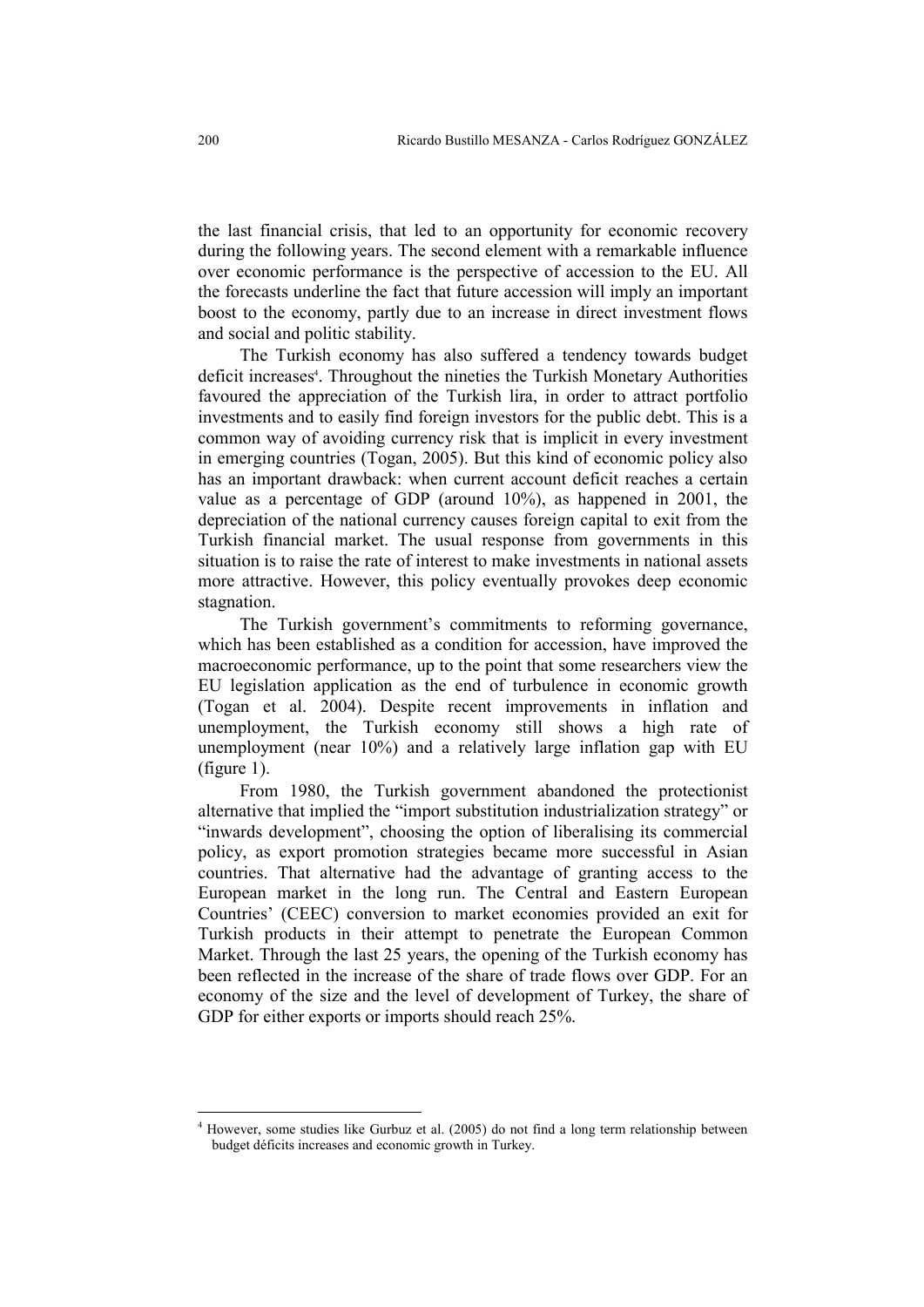

**Figure 1**  Macroeconomic Trends in the Turkish Economy: 1995-2005

*Source*: Eurostat, 2007; OECD, 2007 and own calculations.

As it can be observed in Figure 2, although there has been a clear opening to foreign trade since 1980, when the share of exports over GDP was hardly higher than 4% it must be added that the percentage reached in 2004 (21%) ought to be increased. Other countries with similar economic and geopolitical dimensions such as Poland, (with a past that was equally characterized by protectionism) have attained a much higher share of exports over GDP, nearly 30%.

The gradual opening of the Turkish economy has caused a more intense relationship with the EU, which has become Turkey's main trade partner. As observed in Figure 3, whereas in the second half of the nineties trade flows with the EU caused an important trade deficit in Turkey, in the last five years the bilateral relation is almost balanced: 52% of exports are sold in the EU while only 42% of imports had their origin in the EU during 2004. Therefore, it is difficult to blame the EU for the increase in the Turkish current account deficit, which has reached 10% of GDP in recent years<sup>5</sup>.

<sup>5</sup> Something similar has happened to the trade figures between the CEEC and the rest of the EU in recent years. CEEC countries showed a 6% (GDP share) trade deficit with the EU in 1995,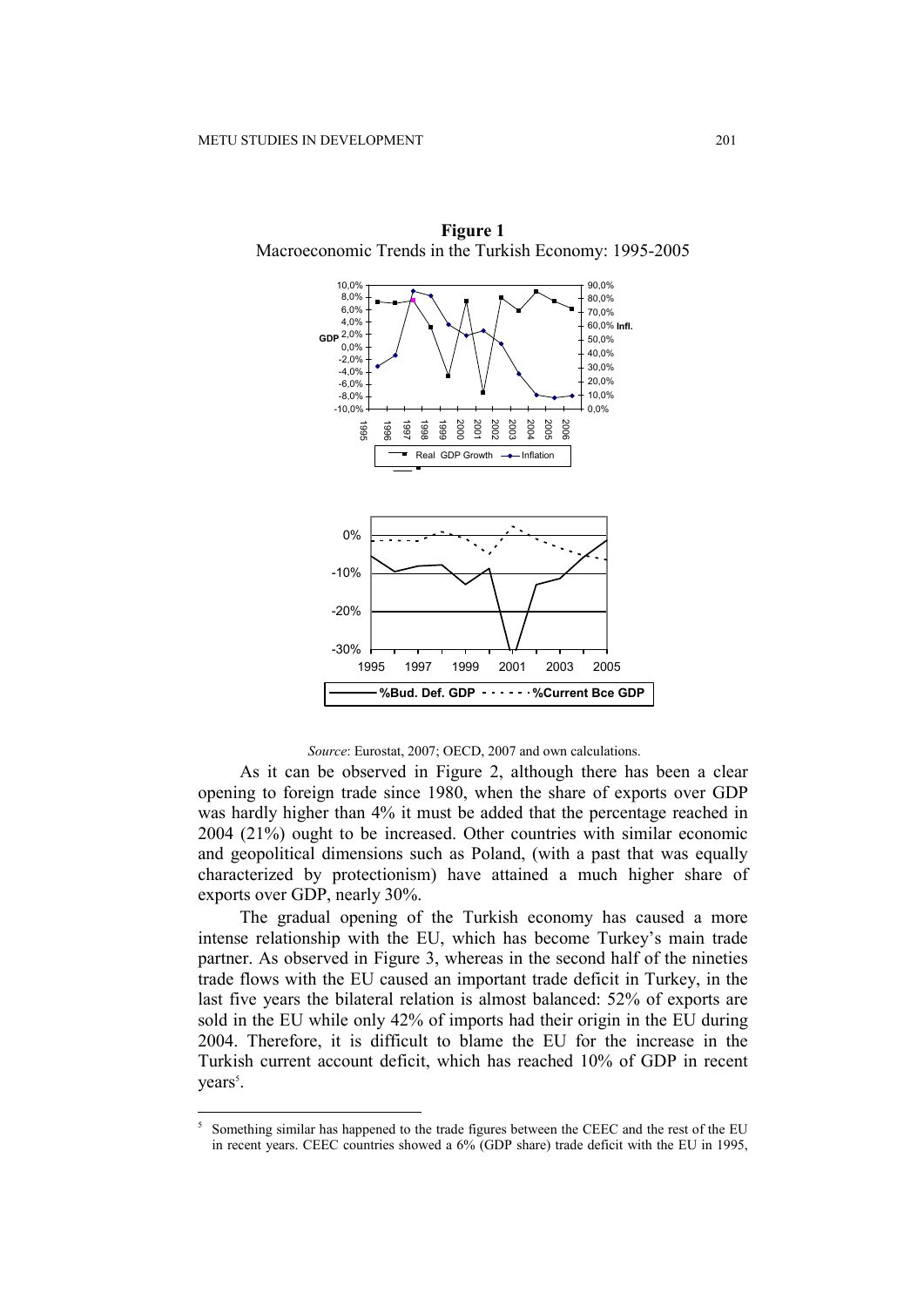



*Source*: United Nations, COMTRADE, 2007 and own calculations





*Source*: United Nations, COMTRADE, 2007 and own calculations

<u>.</u>

which became a surplus in 2004. This phenomenon has occurred without excessively intense movements in bilateral exchange rates and in spite of the worsening of price competitiveness due to inflation differentials. The intensive process of industrial investment that has taken place in these countries is mainly responsible for the trade surplus.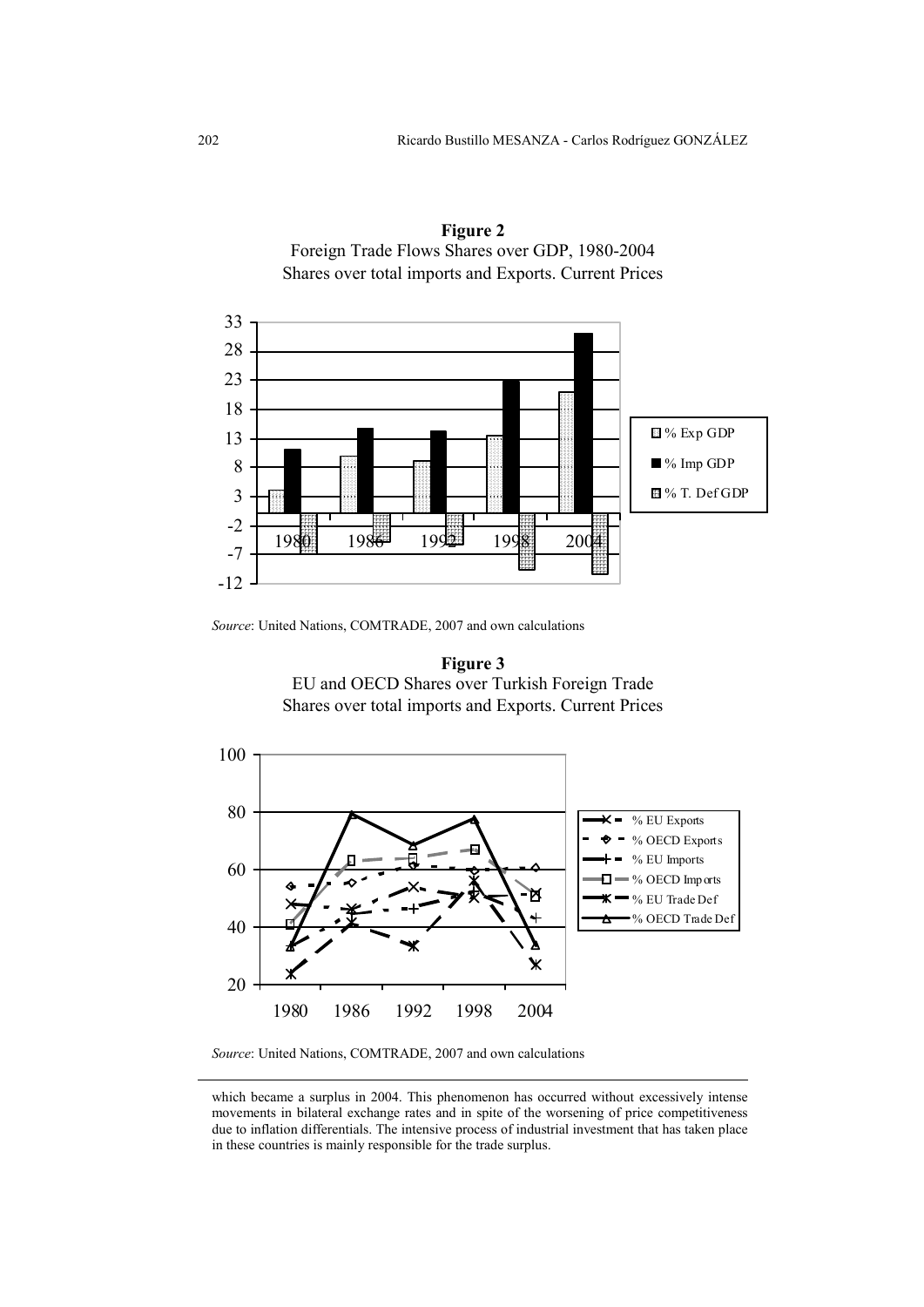Attracting more investment inflows to Turkey may require a reduction in current imbalances in order to avoid financial crises that deter foreign investment. The EU has been reluctant to invest in Turkey until now, as suggested by the current level of European FDI. Economic integration towards the EU has occurred as a consequence of increasing trade flows, but not as a result of the access of European capital flows to the Turkish economy.

Having reached this point, it must be explained that until recently the basic legislation on foreign investment flows (Law of 1954) was extremely restrictive: prior approval of investment projects, limits to foreign participation, many activity branches closed to the FDI, etc.<sup>6</sup> From the beginning of the second half of the nineties a small scale reform started, but the definitive decision of liberalizing and favouring FDI flows happens when the so-called "Action Plan" was launched by the Foreign Investment General Direction, that meant the creation of an Agency for Investment Promotion in 2002 and the new FDI Law of 2003.

| FDI inflows as a share of GDP |           |           |           |           |
|-------------------------------|-----------|-----------|-----------|-----------|
|                               | 1980-1990 | 1990-2000 | 2000-2003 | 1980-2003 |
| World                         | 0.66      | 1.43      | 2.76      | 1.33      |
| EU                            | 0.66      | 1.88      | 5.12      | 1.91      |
| Turkey                        | 0.20      | 0.46      | 1.01      | 0.44      |
| Czech Republ.                 | --        | 4.21      | 8.01      | 5.59      |
| Hungary                       | 0.11      | 7.82      | 5.18      | 4.98      |
| Poland                        | 0.02      | 2 2 4     | 3.25      | 1.48      |

| Table 2                        |  |  |
|--------------------------------|--|--|
| EDI infloure as a share of GDP |  |  |

*Source:* UNCTAD, 2007 and own calculations

-

However, this effort has not yet meant an increase in FDI inflows, and as seen in table 2, FDI flows remain at a low level compared to the rest of the world, especially the CEEC inflows. During the whole period of time considered, FDI inflows do not reach 0.5% of GDP. This share is well below that corresponding to Turkish real weight in world GDP.<sup>7</sup>

The analysis of aggregated stocks suggests the same conclusions. As we can observe in Figure 4, whereas world cumulated FDI stocks reach 20%

<sup>6</sup> The historical ambivalence of Turkey towards FDI can be explained by the common feeling that it would foster a dependance from foreign capital, at least from the popular and the Army's point of view. That feeling has its origin in the "Capitulations" which permitted foreign governments to control the people with foreign nationality but residing in Turkey, until the abolition of this measure with the Lausanne Treaty (1923), once the foundation of the Republic of Turkey takes place (Erdilek, 2003).

<sup>7</sup> In the ranking of 130 countries published by UNCTAD, where "FDI Attraction Index" is measured (ratio between the country's share in world FDI and its share in world GDP), Turkey is found between the 106 and 112 position (similar to Sierra Leone, Iran or Pakistan) from the eighties. This position corresponds to an index of 0.505, 0.268 and 0.281 for the periods 88-90, 1999-2001 y 2002-2004 respectively.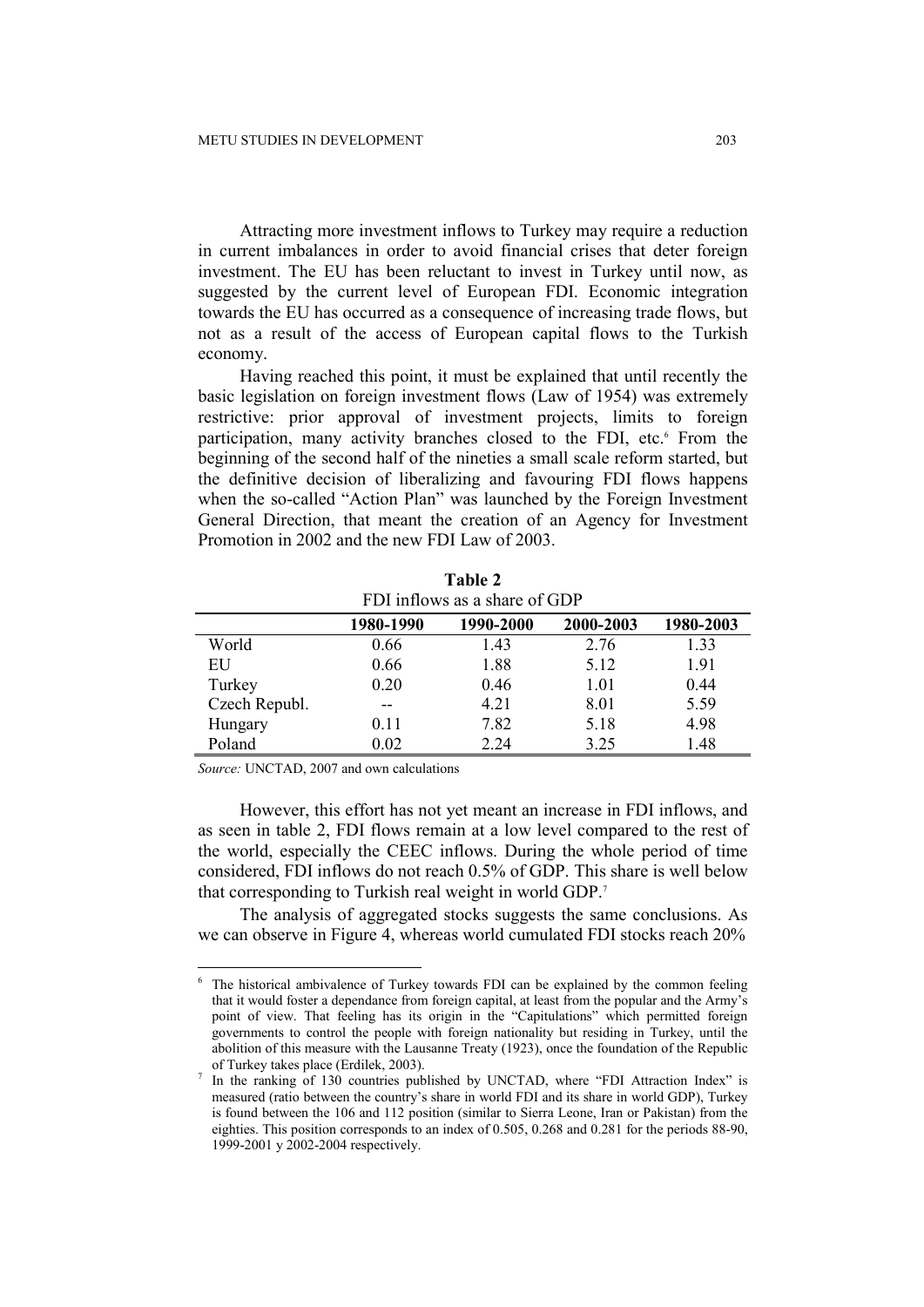

**Figure 4**  FDI Stock received as a share of GDP

*Source:* UNCTAD, 2007 and own calculations

of GDP from the year 2000 and after the investment boom in the nineties, Turkey Stocks' share of GDP is only 10%.

The absorption of FDI has been much greater in CEEC like the Czech Republic, Poland or Hungary, as they received high amounts of foreign capital through the process of conversion to market economies. Privatizations have offered multinational companies the opportunity to invest in Central Europe. At the same time Turkey has lost attractiveness for foreign capital from the nineties onwards.

Turkish FDI outflows are not very different from those observed in other countries with a similar level of technological development. This is the main explanation for the internationalization capacity of national companies. The cumulated FDI issued by Turkey has ebbed around 1% for the whole period of time considered.

In relation to the geographical origin of direct investment flows FDI in the Turkish financial market has come mainly from the EU and the other OECD countries, as it happens in other emerging countries and is seen in Figure 6. However, the downward trend suffered by the OECD weight over total FDI from the end of the nineties and the erratic share corresponding to the EU throughout the whole period show a sharp contrast in comparison to the situation in the Central and Eastern European Countries. In Eastern Europe EU investment has benefited from a strong increase in the nineties. In fact, it seems a paradox that the decline in the EU inflows share in Turkey coincides with the Customs Union signature in 1996 and the EU Council Agreement on Turkish accession in March of 2001.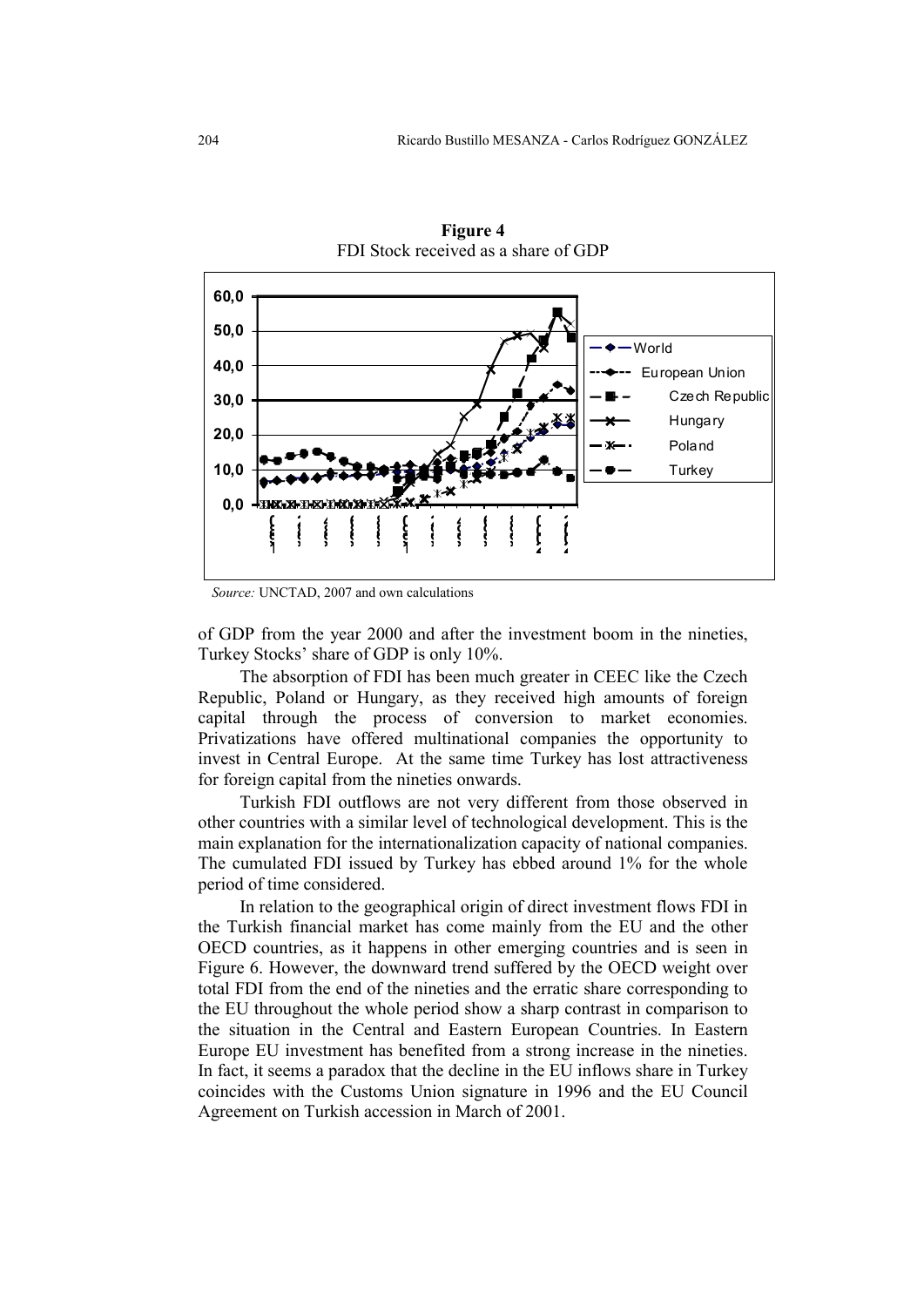

**Figure 5**  FDI Stock issued as a share of GDP (World and EU left axis)

*Source*: UNCTAD, 2007 and own calculations

**Figure 6**  Geographical Distribution of FDI inflows into Turkey



 *Source*: OECD, 2007 and own calculations.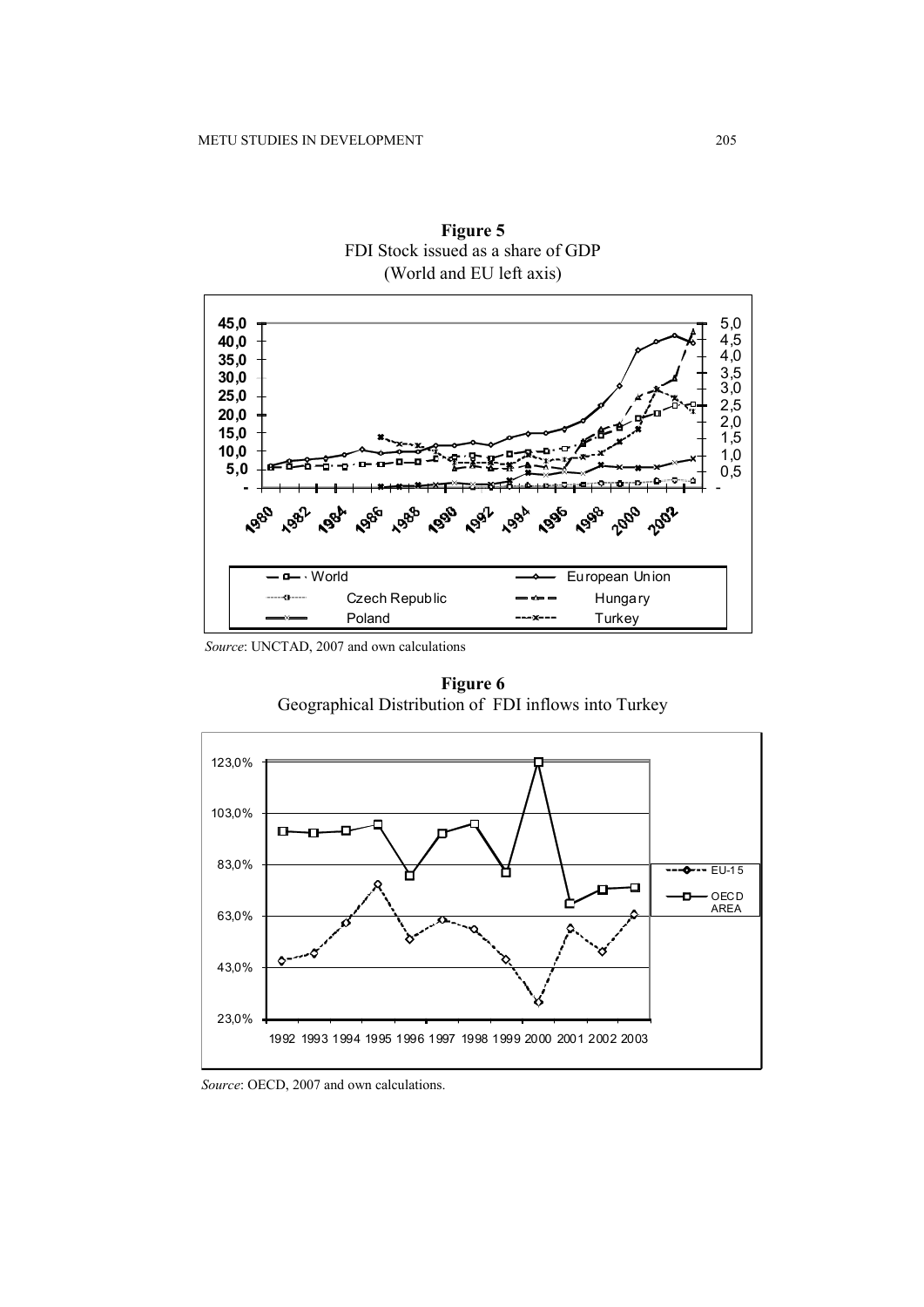### 3. Factors explaining Turkish Exports

As expressed above, one of the main problems that governments in emergent countries face is the tendency towards a broadening of current deficit while the expansive phase of economic cycle advances. That evolution in payments can conclude in a financial crisis, with the unavoidable consequences of depreciation in national currency and a rise in interest rates.

Therefore, the analysis of the elements that explain a country's volume of exports is one of the key instruments aimed at avoiding unsustainable current imbalances.

With this purpose, we have used a gravity model so that we can reach a better understanding of the main variables which exert an influence over Turkish exports. The first definition of the gravity model or gravity equation comes directly from Tinbergen (1962), and its first empirical use was accomplished by Poyhonen (1963). From that moment both theoretical economic models as well as the empirical techniques have witnessed a remarkable development and improvement.<sup>8</sup>

From the end of the sixties, especially after Anderson (1979) contribution, the gravity equation models included the new theory of international trade, and in consequence managed the conversion of the gravity equation from a simple empirical formulation to a well explained theory of the behaviour of trade in international markets. Well known concepts like increasing returns of scale, product differentiation or imperfect competition in world markets begun to take part in the usual framework employed in gravity equations.

In this chapter the model developed by Mátyás (1997) is used to estimate exports, as well as another alternative formulation aimed at distinguishing between the factors that identify complementary specialization from other factors related to intra-industry trade flows.

The results based on the Mátyás (1997) model have been computed using the following expression:

$$
LEXP = \beta_0 + \beta_1 LGDPM + \beta_2 LPOPM + \beta_3 LGDPX + \beta_4 LPOPX
$$
  
+  $\beta_5 LDIST + \beta_6 Cont + \beta_5 EU + \alpha_7 + \lambda_8 + u_9$   
(i)

This model explains bilateral trade flows through variables determining purchasing power ( GDP), the country's dimension (Population) or obstacles to trade (basically geographical distance and political integration). The gravity model has been built over a panel of data with 249 observations, corresponding to the Turkish exports to 23 countries from

<sup>8</sup> Some gravity model empirical studies based on Turkish foreign trade data have been published so far, like Antonucci, D. and S. Manzocchi (2006).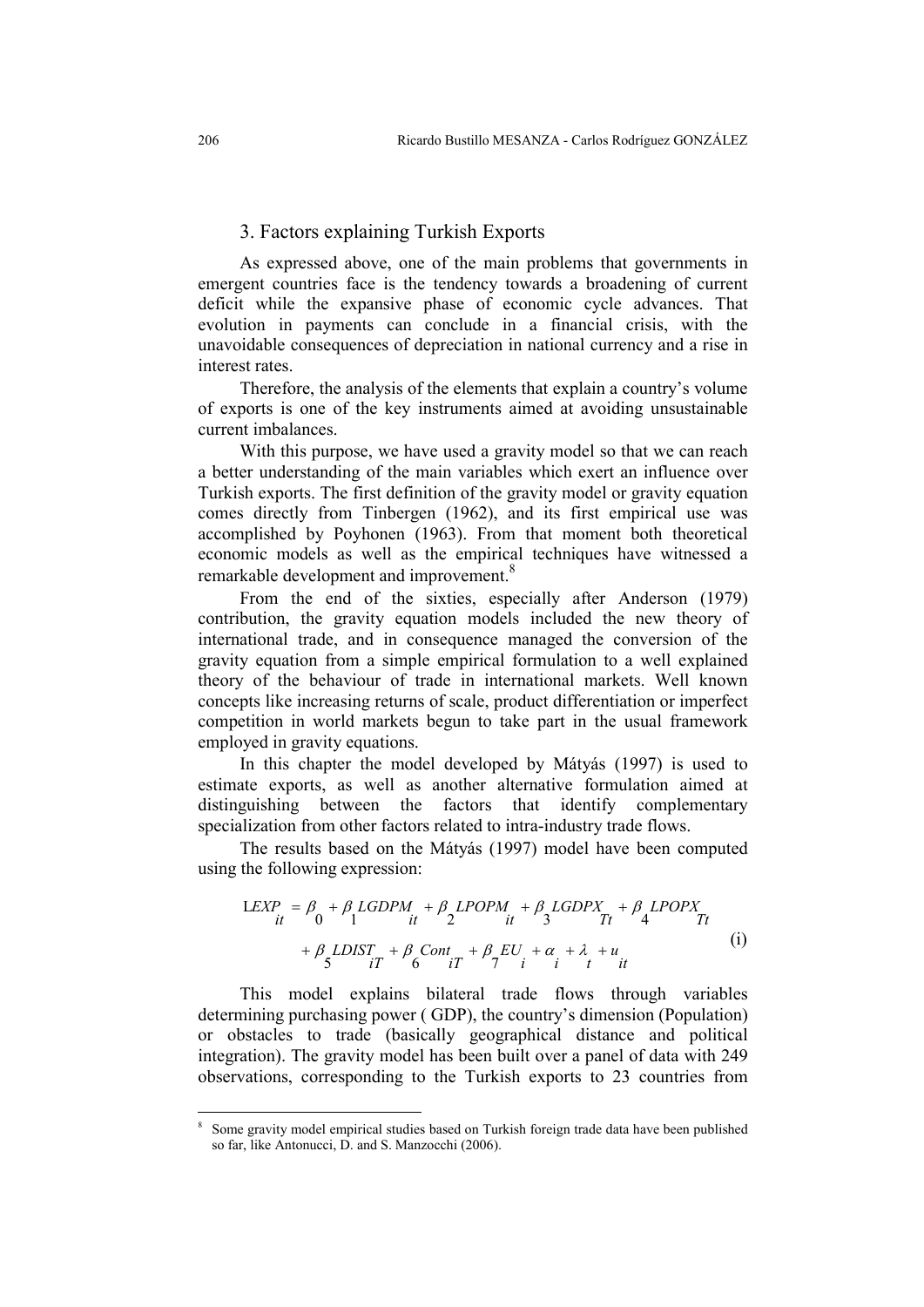1992 to 2002; the employment of data that do not change through the years like the "dummy variables" or the distance suggested the use of the random effect estimation of the fixed effects. The four models have been estimated using the same procedure (see Annex 1 for variables specification and properties). The estimation results are summarized in Table 3 in columns one and two.

As may be observed in table 3, for all the specified models the variables with a greater impact on Turkish exports, in line with the gravity models, are invariantly market size of the importing/exporting countries (GDP) and geographical distance between commercial partners (DIST).

More concretely, Turkish exports are inversely related to distance, because this is a proxy variable for the transport costs, which are especially important for economies like the Turkish whose products are still very sensitive to price competitiveness. Moreover, a negative relationship with the national GDP is observed, which can be interpreted as a result of the tendency to increase Turkish exports when there is a decline in domestic demand. Immediately after the financial crises a depreciation of national currency usually happens, what provokes a rise in exports that at least partially offsets the decrease in national demand. The positive relationship between exports and the importer country's GDP is logical, while the negative coefficient of the import country's population reflects the relative importance of the European developed markets, whose population's growth has been negligible. In relation to the dummy variables included in the models, the only one that shows a statistically significant coefficient is the "Muslim Dummy", which highlights the commercial dynamism of Turkey with other nations whose most important religion is Islam.<sup>9</sup>

In models 3 and 4 the two main elements that explain Turkish export flows are taken into consideration, the first one related to the relative factor endowment or Heckscher-Ohlin effect, measured by the squared difference between each of the commercial partners' GDP per capita. The second element is related to the new trade theory and the intra-industry specialization defined by Balassa (1966), which explains those commercial flows that are not explained by differences in factor endowments and that reveal a scarce bilateral complementarity. Those export flows are developed in non competitive markets, where companies manage to improve their position through product differentiation, as Linder (1961) foresaw. The product differentiation, either vertical or horizontal, demands selling in big enough markets, with the purpose of making profitable the expensive investments necessary to finance access to foreign markets. Therefore, big markets are the main destinies of this kind of internationalization. In line with the previous explanation, the exogenous variable chosen in order to measure the "Linder effect" is the GDP.

<sup>9</sup> The negative coefficient of the Contiguity dummy variable is due to the conflict between Turkey and Greece, favoured by the difficult coexistence in Cyprus.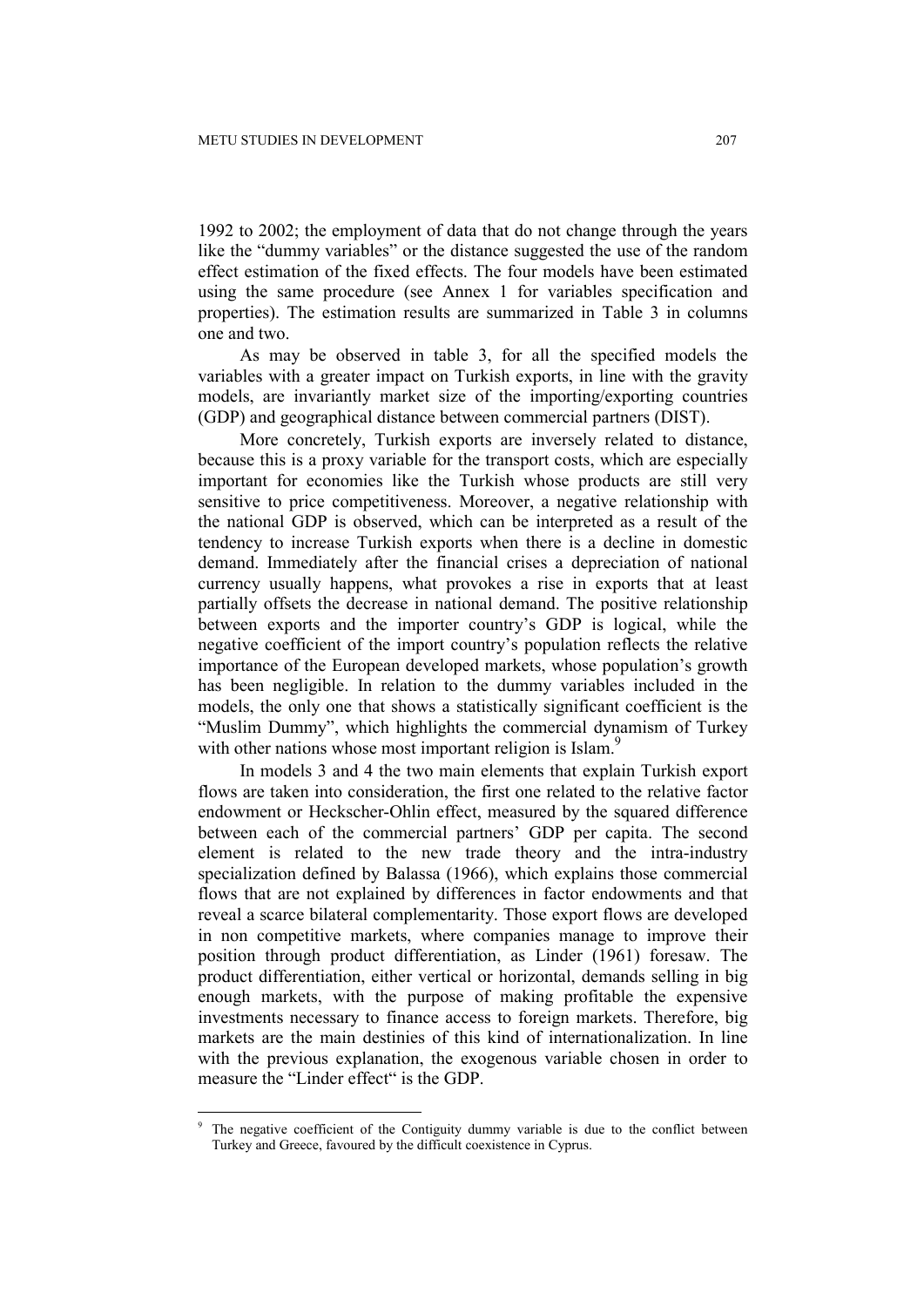Models 3 and 4 would adopt the following form:

$$
LEXP_{it} = \beta_0 + \beta_1 LGDP_{it} + \beta_2 LDIST_i + \beta_3 LDf cGDPpc^2_{i} + \beta_4 Cont_i + \beta_5 EU_{ij} + \alpha_i + \lambda_t + u_{it}
$$
 (ii)

Results obtained are shown in table 3. The importer country's GDP appears as a relevant explanatory variable, which allows understanding a bilateral commerce explained by causes different from the factor endowments, such as market size, due to the possibility of obtaining economies of scale inside one foreign market. The square difference between trade partners' per capita GDP also computes a positive and statistically significant coefficient, a result that unveils an inter-industrial relationship with the more developed nations. In relation to the dummy variables, the only one that has a positive and statistically significant coefficient is the Muslim Dummy. To summarize, in the model not only can we observe the factors' endowment relevance in explaining commercial flows, but also other elements like the relative size of markets.

|                       | Model 1        | Model 2        | Model 3        | Model 4        |  |
|-----------------------|----------------|----------------|----------------|----------------|--|
| <b>LDIST</b>          | $-1.842444***$ | $-1.475991***$ | $-1.769058***$ | $-1.471304***$ |  |
|                       | $(-6.77)$      | $(-8.78)$      | $(-6.70)$      | $(-8.38)$      |  |
| <b>LGDPM</b>          | 0.851909***    | 0.955701***    | $0.685402***$  | 0.806592***    |  |
|                       | (6.29)         | (8.37)         | (5.98)         | (7.48)         |  |
| <b>LPOPM</b>          | $-0.283975*$   | $-0.270211*$   |                |                |  |
|                       | $(-1.81)$      | $(-2.01)$      |                |                |  |
| <b>LGDPX</b>          | $-1.318457*$   | $-1.320440*$   |                |                |  |
|                       | $(-1.91)$      | $(-1.92)$      |                |                |  |
| <b>LPOPX</b>          | 7.151522       | 6.989687       |                |                |  |
|                       | (5.79)         | (5.67)         |                |                |  |
| LDfGDPpc <sup>2</sup> |                |                | $0.069050**$   | $0.065107**$   |  |
|                       |                |                | (1.43)         | (1.45)         |  |
| Cont                  | $-0.878142$    |                | $-0.708924$    |                |  |
|                       | $(-1.5)$       |                | $(-1.26)$      |                |  |
| EU (Dummy)            | $-0.653002$    |                | $-0.452290$    |                |  |
|                       | $(-1.38)$      |                | $(-1.07)$      |                |  |
| EU (Medit.            |                | $-0.381520$    |                | $-0.203230$    |  |
| Dummy)                |                | $(-1.16)$      |                | $(-.63)$       |  |
| EU (Muslim            |                | 0.946106**     |                | 0.880944**     |  |
| Dummy)                |                | (2.27)         |                | (2.11)         |  |
| Adjusted $R^2$        | 0.922291164    | 0.922055705    | 0.923005634    | 0.92287745     |  |
| Observations          | 249            | 249            | 249            | 249            |  |

**Table 3**  Gravity Equation for Turkish Exports, 1992-2002

Between brackets "t" statistics; \*, \*\* and \*\*\* signal statistically significant parameters at 10, 5 and 1% respectively.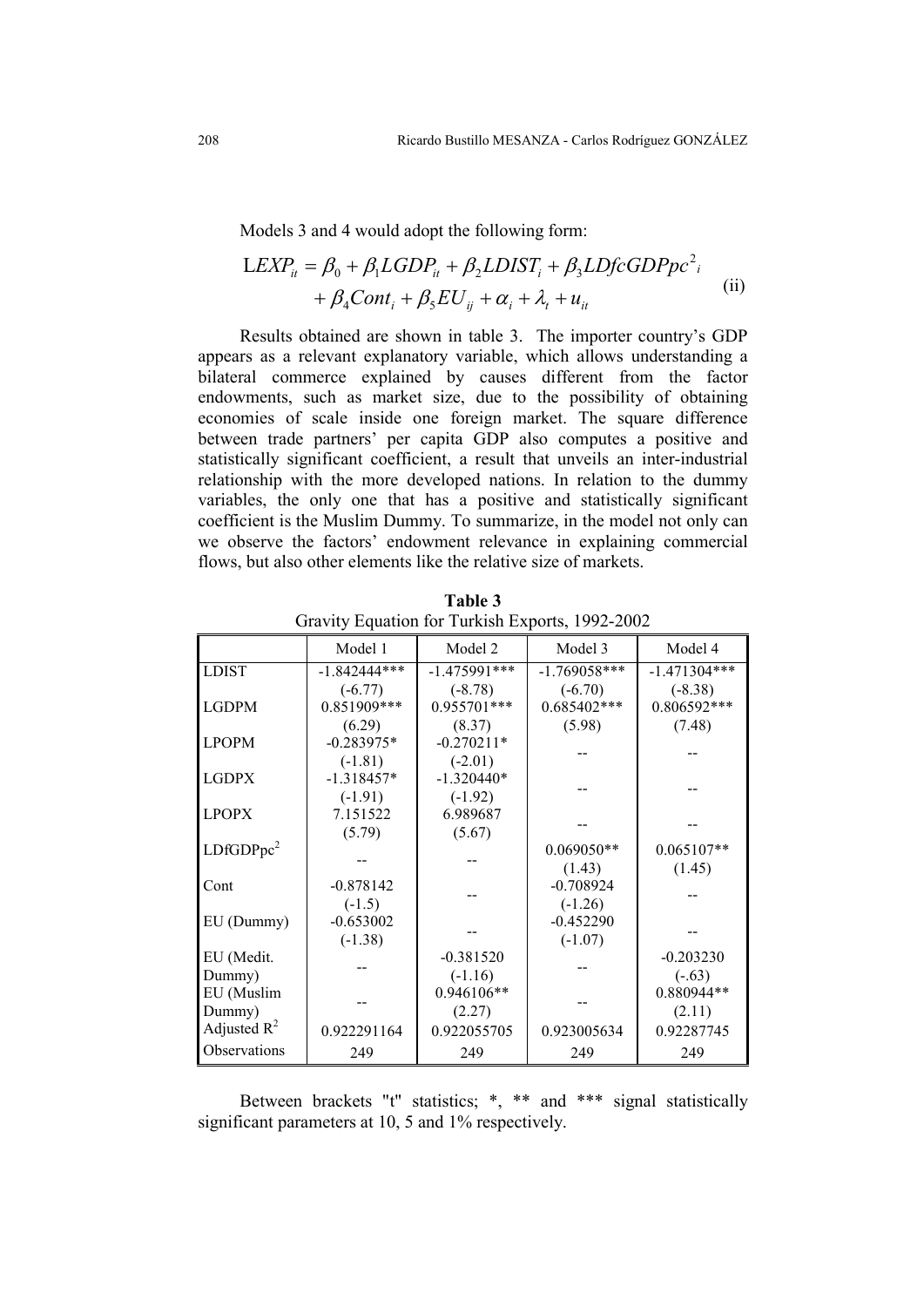#### 4. Factors explaining inward FDI into Turkey

Although in international trade theory, gravity models have well rooted theoretical foundations, the use of these models for FDI is somehow ad hoc. The eclectic paradigm of Dunning (1977 and 1981) does not provide either a sound theoretical base, despite being used frequently in empirical studies. This paradigm is more a descriptive approximation and a classificatory device of FDI than a theory with predictive power (Ietto-Gillies, 2005). That is why we will use a general equilibrium model of the multinational enterprise (MNE) which allows basing the empirical analysis on more robust predictions. The most recently developed theory is known as the "Knowledge-Capital" model (Markusen, 2002) which integrates in one model the vertical FDI theory of Helpman (1984) and the horizontal FDI one of Markusen and Venables (Markusen, 1984).

The vertical FDI model (VFDI) states that a firm is made up of its headquarters facilities in which the ownership assets of the firm are developed (R&D, management, marketing techniques…) and the production plant. Both activities may be done separately without further costs. As headquarters activity is more intensive in human capital than the activity of the production plant then, in order to take advantage of price differences, firms will locate each stage of the production process depending on countries' relative factor endowments. So in the equilibrium, between countries with endowments divergent enough to guarantee that factor prices will not equalise, vertical integrated MNEs will emerge, with headquarters in the rich home country and a production plant in the poor country. Final production from foreign affiliate will be re-imported to the domestic country. As far as production will be re-imported, trade costs between both countries will deter this strategy. In international business literature this type of FDI is called resource or efficiency seeking FDI (Dunning, 1993) and is mainly prevalent between countries with different levels of development.

In the horizontal FDI model (HFDI) the main assumption is the existence of economies of scale at the firm level which confers the MNE an advantage over local firms. Given these economies of scale FDI depends on the trade-off between trade costs and economies of scale at the plant level. If there are not trade costs there would be no FDI because the firm will concentrate all its production in the home country in order to exploit economies of scale and will serve the foreign market through exports. In fact simulations show that given certain trade costs level the activity of MNE will be larger between countries of similar size and relative factor proportions. On the contrary, local firms of the large country that serve the foreign markets via exports will have a cost advantage in relation to a MNE that has to bear the fixed costs of producing in two places. In short, in the horizontal model the MNE is a multi plant firm: one of the production plants is located closed to headquarters in the home country and the other foreign production plant is located in the foreign markets to serve each of the local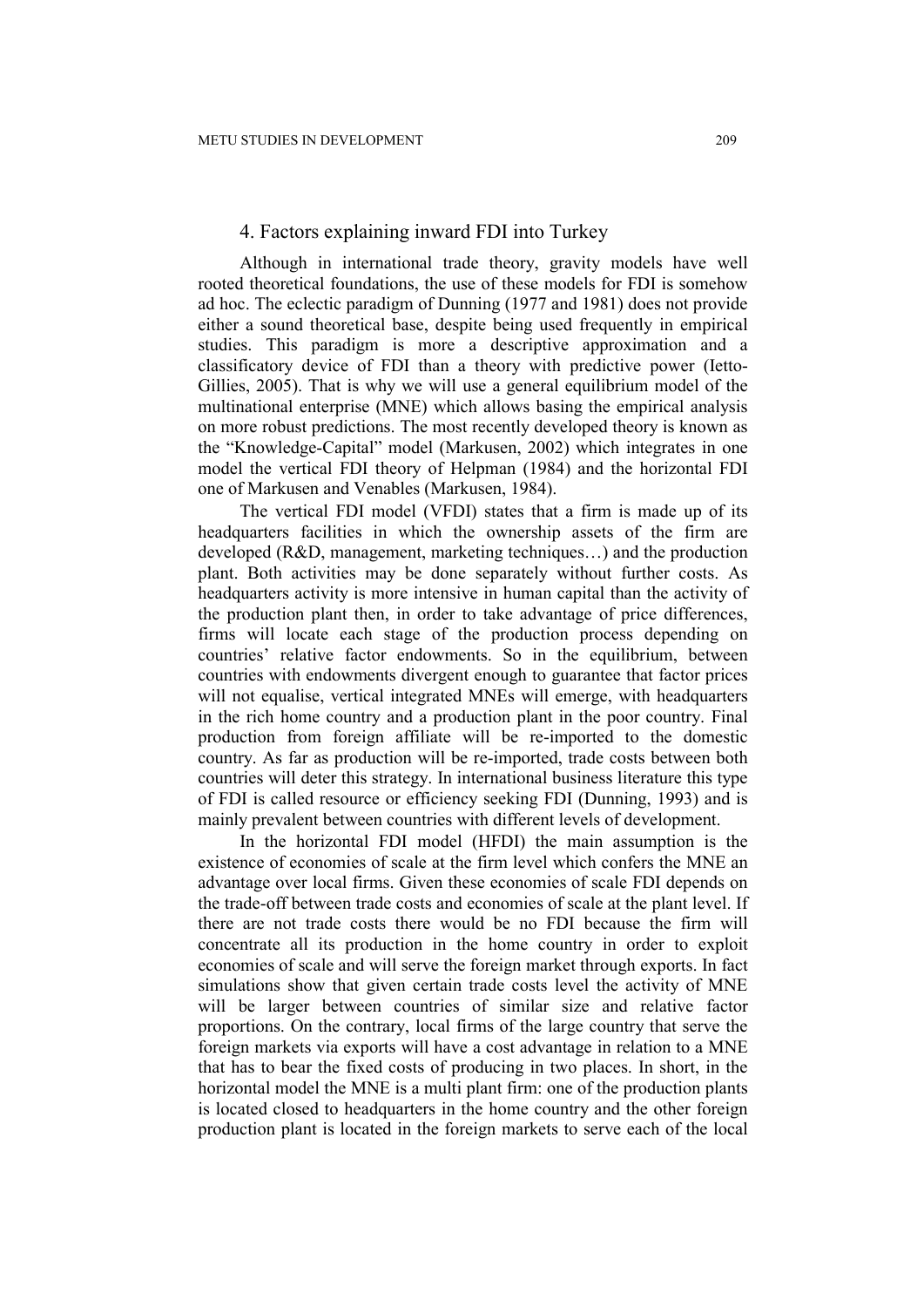foreign markets. The principal role played by HFDI is better access to the foreign market. This type of strategy has been called also market seeking FDI (Dunning, 1993).

In keeping with the previous discussion of the Knowledge-Capital model the type and volume of FDI between two countries depends on the joint size of the home and host economy, the difference in market size between both, the relative factor endowments and trade costs. When countries differ in size but not in factor proportions there will be no VFDI and HFDI will be larger the more similar are the sizes of home and host economies. VFDI takes place when the relative factor endowments difference is significant. Finally trade costs to the host country encourage HFDI (tariff-jumping FDI) but trade costs to the home country discourage VFDI.

So the econometric specification, in line with the empirical studies (Carr, Markusen & Maskus, 2001, Markusen & Maskus, 2001, Bloningen, Davies & Head, 2003, Braconier, Norback & Urban, 2005), includes as explanatory variables of inbound FDI flows to Turkey from 18 home countries (i) for the period 1992-2003 (t) those defined by the Knowledge-Capital model and geographic distance as an exogenous determinant typically belonging to gravity models (see Annex 1 for variables specification and properties).

 $i_t$  +  $\mu_5$  in *FDINESI*  $i_t$  +  $\mu_6$  in *DISI* +  $\alpha_i$  +  $\alpha_t$  +  $\alpha_{ii}$  $\mu_{it} = \mu_0 + \mu_1$  in SUMGDP  $\mu_t + \mu_2$  in GDPDIF  $\tau_{it} + \mu_3$  in DIFW  $\mu_{it}$ *GDPDIFWDIF*  $\mu + \beta_5$  ln *FDIREST*  $\mu + \beta_6$  ln *DIST*  $+\alpha_i + \lambda_i + \mu$ *FDI*  $_{it}$  =  $\beta_0$  +  $\beta_1$  ln *SUMGDP*  $_{it}$  +  $\beta_2$  ln *GDPDIF*  $\alpha_i$  +  $\beta_3$  ln *DIFW*  $+ \beta_5$  ln *FDIREST*  $_{it} + \beta_6$  ln *DIST*  $+ \alpha_i + \lambda_t +$  $= \beta_0 + \beta_1 \ln \text{SUMGDP}_{it} + \beta_2 \ln \text{GDPDF}_{it}^{-1} + \beta_3 \ln \text{DIFW}_{it} +$  $\beta_4$  ln *GDPDIFWDIF*  $\mu + \beta_5$  ln *FDIREST*  $\mu + \beta_6$  ln *DIST*  $\alpha_i + \lambda_i$  $\beta_0 + \beta_1$  ln *SUMGDP*  $_{it} + \beta_2$  ln *GDPDIF*  $\alpha_{it} + \beta_1$ ln *GDPDIFWDIF*  $i_t + \beta_5$  ln *FDIREST*  $i_t + \beta_6$  ln  $ln FDI_{it} = \beta_0 + \beta_1 ln$  SUMGDP  $it{it} + \beta_2 ln$  GDPDIF  $\lambda_i^2 + \beta_3 ln$ 4 III O*DI DII WDII*  $i_t + p_5$  III PDINESI  $i_t + p_6$  $\beta_0 + \beta_1 \ln \text{SUMGDP}_{it} + \beta_2 \ln \text{GDPDIF}^2$   $\alpha_i + \beta_3 \ln \text{DIFW}_{it} + \text{(iii)}$ 

Table 4 includes the most general specification (model 1) and three reduced models in order to check the robustness of the most relevant variables (i.e. market size and wage differences proxied by differences in skilled labour endowments).

Results confirm that the specification use are what the Knowledge-Capital model predicts: the signs of the parameters for all the models are what theory predicts and model reliability is reasonably high particularly taking into account the high volatility of FDI flow data. A random model is used for the fixed effects estimation, investing country and time, of equation iii because the panel data includes variables that are constant over time. It is worth commenting, that the variable with the larger impact on FDI is the joint market size of countries (Turkey and the corresponding partner) follow by their wage gap. FDI restrictions seem to exert also a large impact upon FDI flows too, but their statistical significance is not reliable.

Column 1 includes the specification closer to the Knowledge-Capital model, despite some variables not being significant, the most relevant of them have a positive impact on FDI inflows to Turkey. This result that seems to be robust to all specifications reveals that FDI inflows in Turkey are influenced both by vertical and horizontal factors. In short, FDI flows come from large economies with higher wages seeking greener pastures and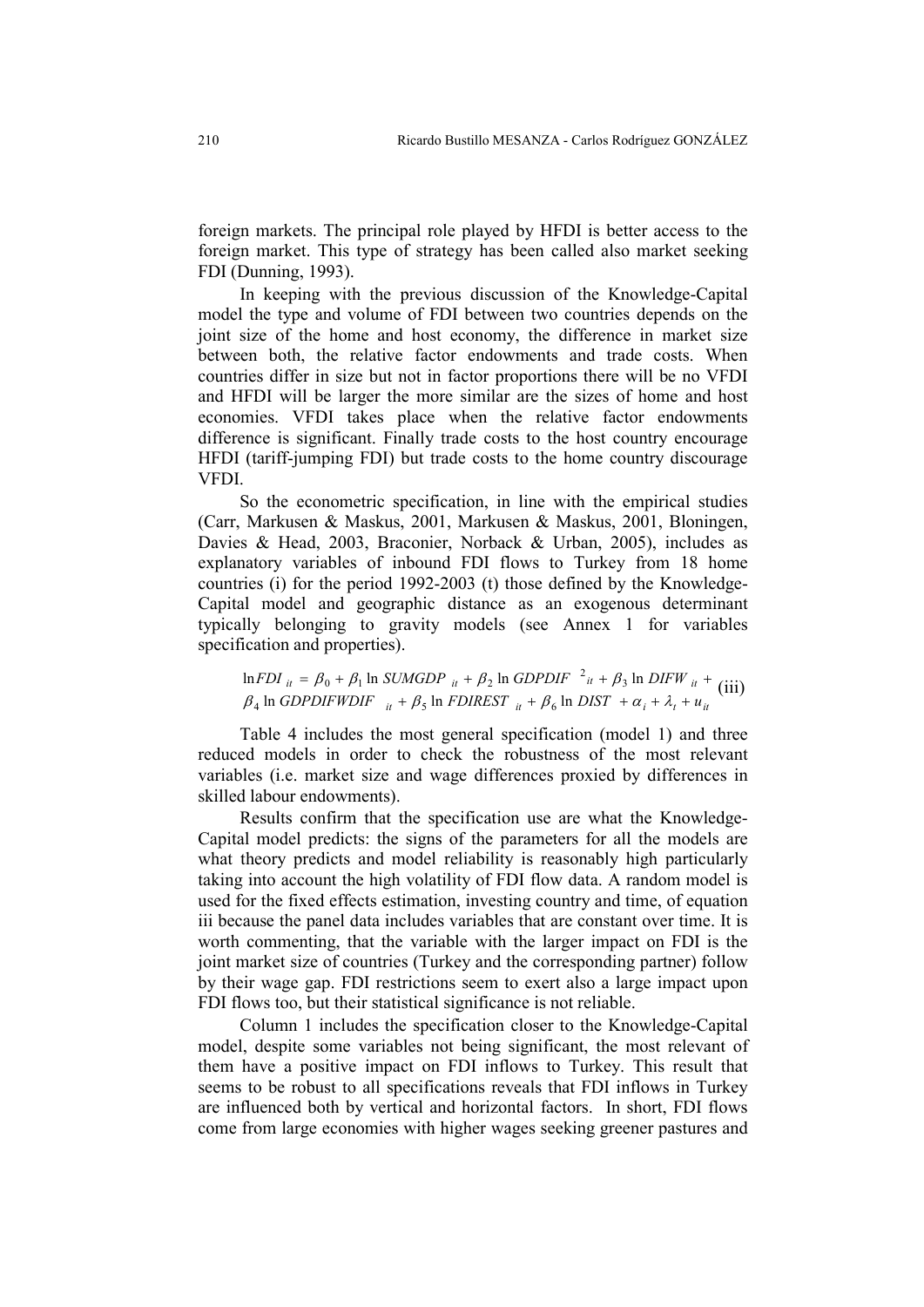lower production costs. However model 1 shows that an excessive difference in size (GDPDIF $\leq$ 0) exerts a slightly negative effect because if the host market is much smaller foreign plants can not exhaust scale economies at the plant level, making FDI to finance foreign production plants too expensive for the foreign investor. Also, wages differences, although having a positive direct impact on VFDI, have indirectly a negative effect on HFDI. This effect is captured by the negative coefficient of the interaction term GDPDIFWDIF. Lastly FDI restrictions as well as distance also exert a negative impact on FDI. The former is self-evident and regarding distance the sign reveals that VFDI is an important part of total FDI flows to Turkey. Trade and transactions costs increase with distance and these costs deter both types of investment flows.

| Table 4                                                                |  |
|------------------------------------------------------------------------|--|
| Knowledge-Capital Model variables for inbound FDI in Turkey, 1992-2003 |  |

| parameter               | Predicted<br>sign in<br><b>KCM</b> | Model 1                           | Model 2                           | Model 3                           | Model 4                                        |
|-------------------------|------------------------------------|-----------------------------------|-----------------------------------|-----------------------------------|------------------------------------------------|
| constant                |                                    | 26.926**                          | $-27.259**$<br>$(-2.130)$         | $-25.111**$<br>$(-2.343)$         | $-24.705**$<br>$(-2.326)$                      |
| <b>LSUMGDP</b>          | $^{+}$                             | $(-2.091)$<br>1.850***            | $1.985**$                         | $1.751***$                        | $1.849**$                                      |
| <b>LGDPDIF</b>          |                                    | (2.683)<br>$-0.131$<br>$(-0.827)$ | (0.005)<br>$-0.141$<br>$(-0.898)$ | (3.098)<br>$-0.159$<br>$(-1.263)$ | (3.361)<br>$-0.180$ <sup>a</sup><br>$(-1.459)$ |
| <b>LDIFW</b>            | $+$                                | $0.694*$<br>(1.518)               | $0.723*$<br>(1.595)               | $0.637*$<br>(0.114)               | $0.644*$<br>(1.663)                            |
| <b>LGDPDIFWDIF</b>      |                                    | $-0.084$<br>$(-0.283)$            | $-0.115$<br>$(-0.393)$            |                                   |                                                |
| <b>LNFDIREST</b>        |                                    | $-1.867$<br>$(-0.890)$            |                                   | $-1.923$<br>$(-0.943)$            |                                                |
| <b>LDIST</b>            | $\gamma$                           | $-0.474$<br>$(-1.017)$            | $-0.515$<br>$(-1.117)$            | $-0.453$<br>$(-1.014)$            | $-0.487$<br>$(-1.105)$                         |
| R <sub>2</sub> adjusted |                                    | 0.65                              | 0.65                              | 0.65                              | 0.65                                           |
| N                       |                                    | 145                               | 145                               | 145                               | 145                                            |

In parenthesis "t" statistics; \*,\*\* and \*\*\* for significant coefficients at 10%, 5% and 1% confidence level respectively.

A brief summary of what the analysis reveals is that FDI determinants in Turkey are in line with KC model hypothesis. It seems that we are not facing a special or out layer case. Consequently, it would not be necessary to implement ad hoc measures to encourage FDI inflows into Turkey. According to the results it should be expected that Turkey will get more FDI flows in as much as the economy grows and the wage gap continues, as long as the gap is not compensated by a negative evolution of labour productivity. That is why the most effective policies to attract larger FDI flows would be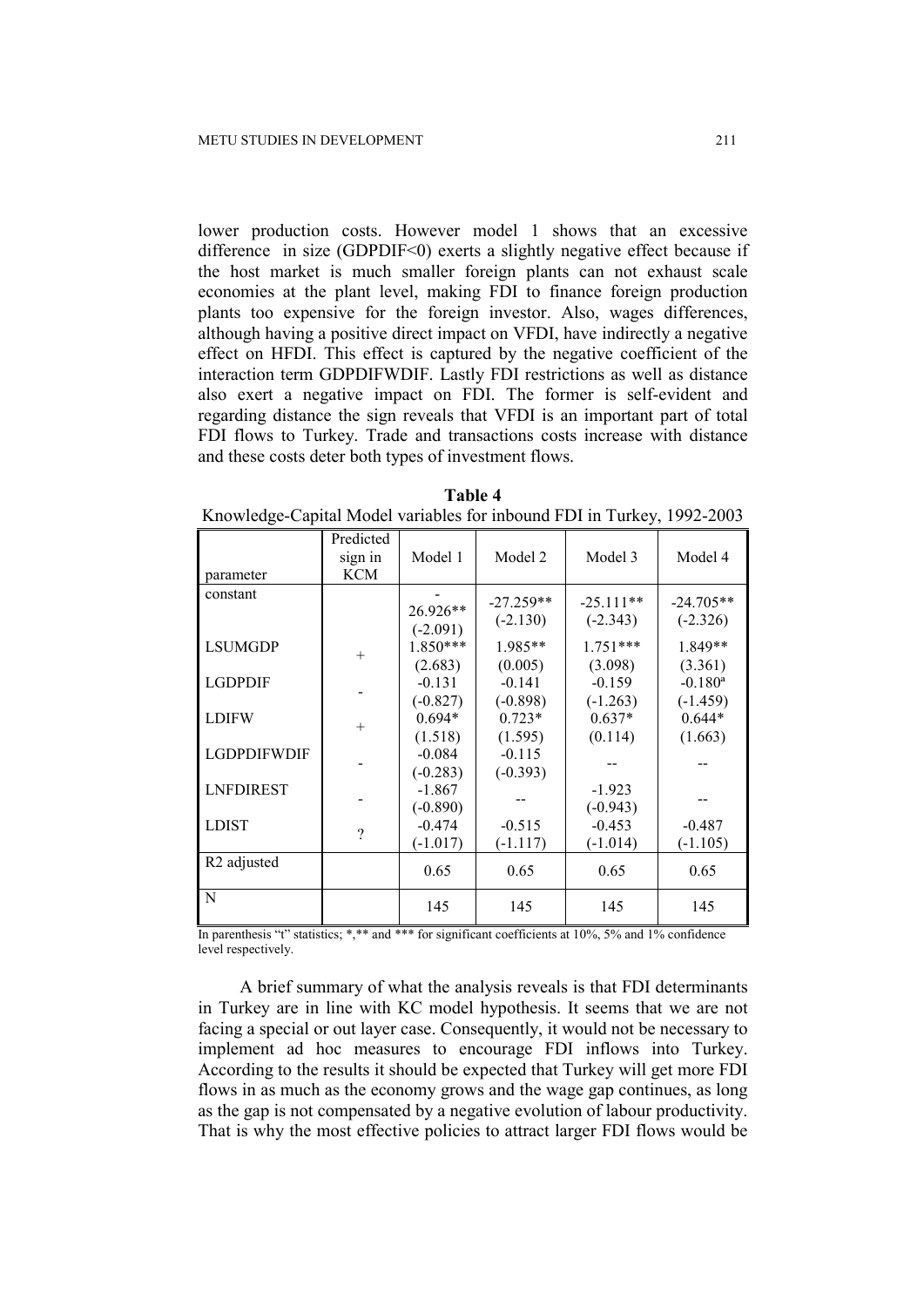those supporting a bigger and more stable growth accordingly to the potential of an emerging economy and also to continue dismantling FDI restrictions. Therefore we consider that Turkey's adhesion to the EU will have a positive effect on FDI because this implies the adoption of a macroeconomic policy according to stabilization criteria and Union's legal corpus which obliges it to implement the principle of free capital flows, FDI inclusive.

#### 5. Conclusions

The economic outlook assessment of Turkish accession to the UE is rather ambivalent. Despite last years' high economic growth, Turkey's instability, due to the expansion of its current account deficit in the upturn of the cycle, requires a larger dynamism of exports and of FDI inflows.

Regarding the recent evolution of Turkish external trade flows it must be pointed out first that the current share of exports over GDP should be increased, since countries of a similar size and with an equally protectionist history such as Poland, have much higher export propensities. Turkey's trade relations with the EU at the actual exchange rate with the do not contribute to the deterioration of the current account deficit of the country.

Turkey is not regarded as an attractive location for foreign investors despite being an emergent economy, with sufficient economic size, its proximity to the EU and significantly lower wage levels. The comparative situation with the Central and Eastern European countries reveals that Turkey is a secondary host market for European multinational enterprises.

Estimation of the gravity equation with export figures as the dependent variable unveils that distance exerts a negative and significant impact. This result is consistent with a high price elasticity of Turkish exports due to the fact that they are low end products without relevant technologies or product differentiation. The income elasticity of Turkish exports is also high, but Turkish GDP doesn't seem to be a significant explanatory variable. This is due to the fact that during recessions, followed by a depreciation of the Turkish lira, large exports figures are achieved. On the other hand differences in GDP per capita between trade partners have a positive effect on foreign sales. This has to do with a persistent complementary specialization vis a vis the most developed countries. This finding is also coherent with more intense trade with larger markets, typical of a more intra-industry type of specialization. Regarding the several dummy variables included in the model the Muslim one is the only with a positive and significant impact on exports.

The determinants of FDI inflows into Turkey have been estimated using the "Knowledge-Capital" model. The results obtained with panel data are, in general, coherent with the theoretical predictions of this model. The most fundamental variables, joint market size and wage differences, have a positive sign and are significant. Consequently, FDI into Turkey is of a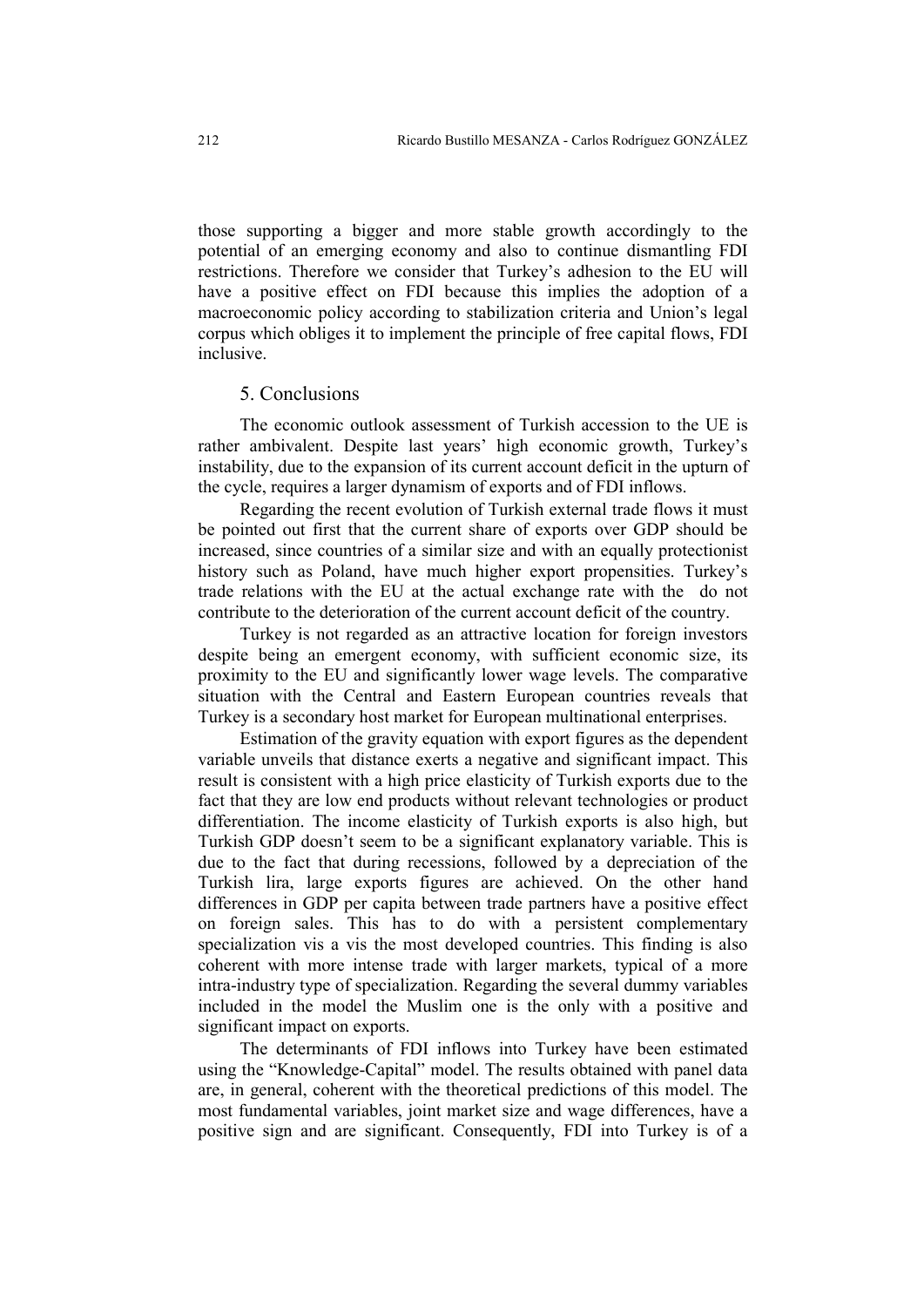horizontal and vertical nature. The estimated model throws light also about the impact of distance as a proxy for trade costs and transaction costs in general. The negative sign confirms somehow the importance of VFDI in the Turkish case. The coefficient on FDI restrictions is negative and closed to the conventional level of significance.

Consequently with the analysis made so far, we consider relevant to favour export promotion policy measures directed to consolidating Turkish market share in the greater developed European markets, as a consequence of the high income elasticity of Turkish exports in relatively rich countries. In addition to this, as the Muslim dummy variable suggests, other export promotion measures should be applied to foster exports to Northern African countries and the Middle East. In relation to FDI inflows it may be worth stressing that achieving a more stable and unrestricted environment for doing business in Turkey would be a relevant target for economic policy.. This target would be completed if accession to the EU takes place, but otherwise deepening in the direction of the "Action Plan" may be a second best solution.

#### **Annex 1**

Variables specification and properties included in the models Equation i and ii

L EXP: logarithm of bilateral trade flows

LDIST: logarithm of geographical distance

LGDPM: logarithm of importing country GDP

LPOPM: logarithm of importing country Population

LGDPX: logarithm of exporting country GDP (Purchasing Power Parity in US dollars)

LPOPX: logarithm of exporting country Population

LDfc $GDPpc<sup>2</sup>$ : logarithm of the squared difference of per capita  $GDPs$ 

Cont: dummy variable for common border between partners

EU (Dummy): dummy variables for EU countries

EU (Medit. Dummy): dummy variable for Mediterranean countries

EU (Muslim Dummy): dummy variable for muslim countries Equation iii

LFDI: logarithm of FDI inflows

LSUMGDP: sum of GDPs logarithm of investing country and Turkey

LGDPDIF: quadratic difference of GDPs logarithm of investing country and Turkey

LDIFW: wages logarithm difference between investing country and **Turkey** 

LGDPDIFWDIF: product of logarithmic GDP difference and logarithmic wage difference

LFDIREST: difference in logarithms of FDI restrictions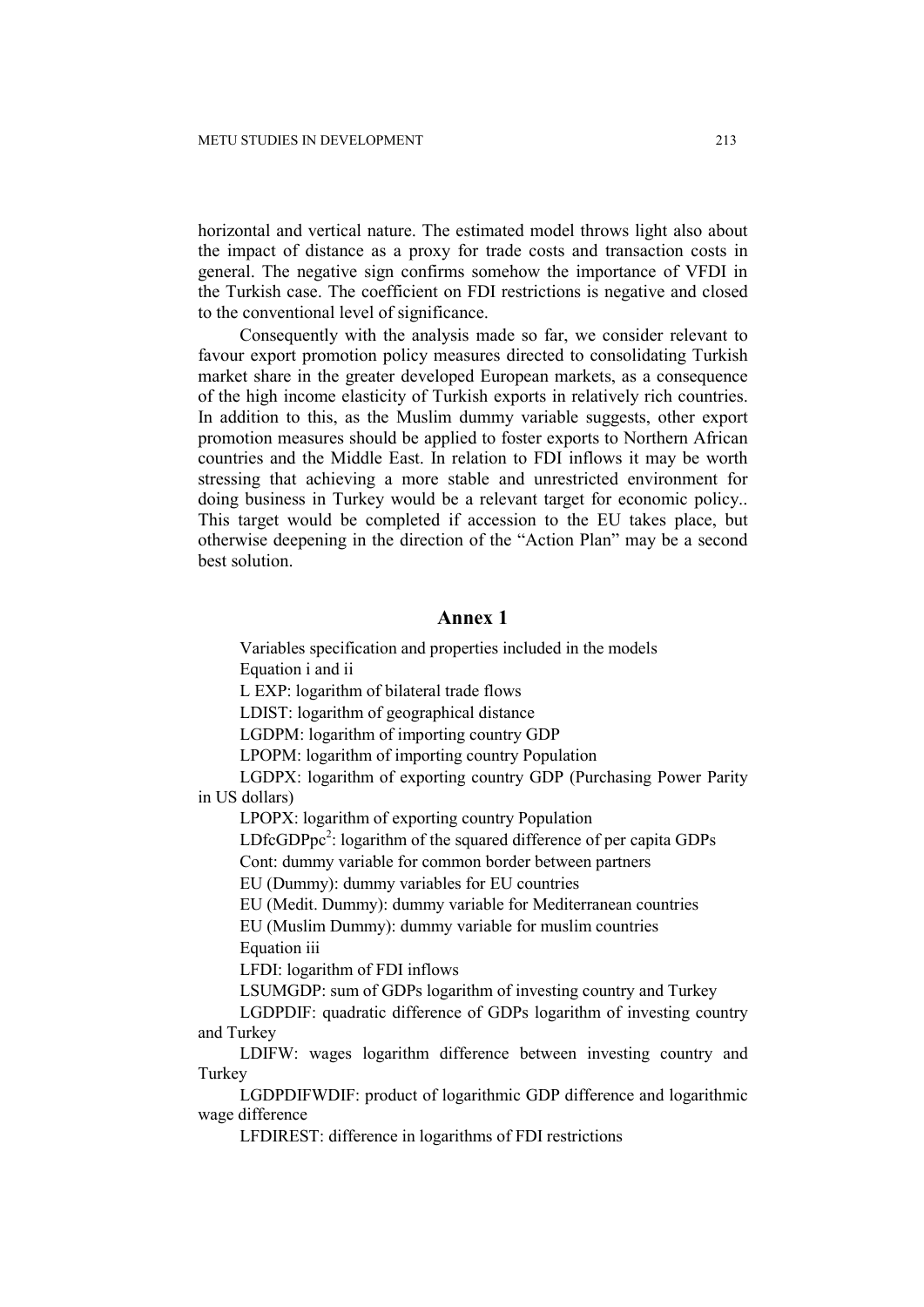LDIST: logarithm of geographical distance

Trade Flows are deflated by unit value indexes, distance is measured in kilometres between capital cities, GDP is measured in Purchasing Power parity US dollars, Population is the number of inhabitants, FDI inflows is measured in US dollars in real terms using US price deflator, FDI restrictions is an index running from 0 (less restrictive environment ) to 1 (more restrictive environment).

| <b>Exports</b>            | <b>FDI</b>           |
|---------------------------|----------------------|
| Algeria                   | Austria              |
| Argentina                 | Belgium              |
| Australia                 | Denmark              |
| <b>Brazil</b>             | Finland              |
| Bulgaria                  | France               |
| Canada                    | Germany              |
| China                     | Greece               |
| France                    | Hungary              |
| Germany                   | Italy                |
| Greece                    | Japan                |
| India                     | Korea                |
| Iran                      | Netherlands          |
| Iraq                      | Poland               |
| Italy                     | Spain                |
| Japan                     | Sweden               |
| Mexico                    | Switzerland          |
| Morocco                   | United Kingdom       |
| Portugal                  | <b>United States</b> |
| <b>Russian Federation</b> |                      |
| Spain                     |                      |
| Syria                     |                      |
| United Kingdom            |                      |
| <b>USA</b>                |                      |

**Annex 2**  Country list used for Exports and FDI estimations

# **Annex 3**

Data

Exports and Imports: United Nations, COMTRADE 2007

Foreign Direct Investment: OECD, Direct Investment Statistics Yearbook 1992-2003

Gross Domestic Product: AMECO 2007 (Annual Macroeconomic Database, EUROSTAT)

Population: World Bank (World Development Indicators, 2006) Wages: AMECO 2007

FDI Restrictions: OECD (Golub, 2003)

Distance: own authors calculation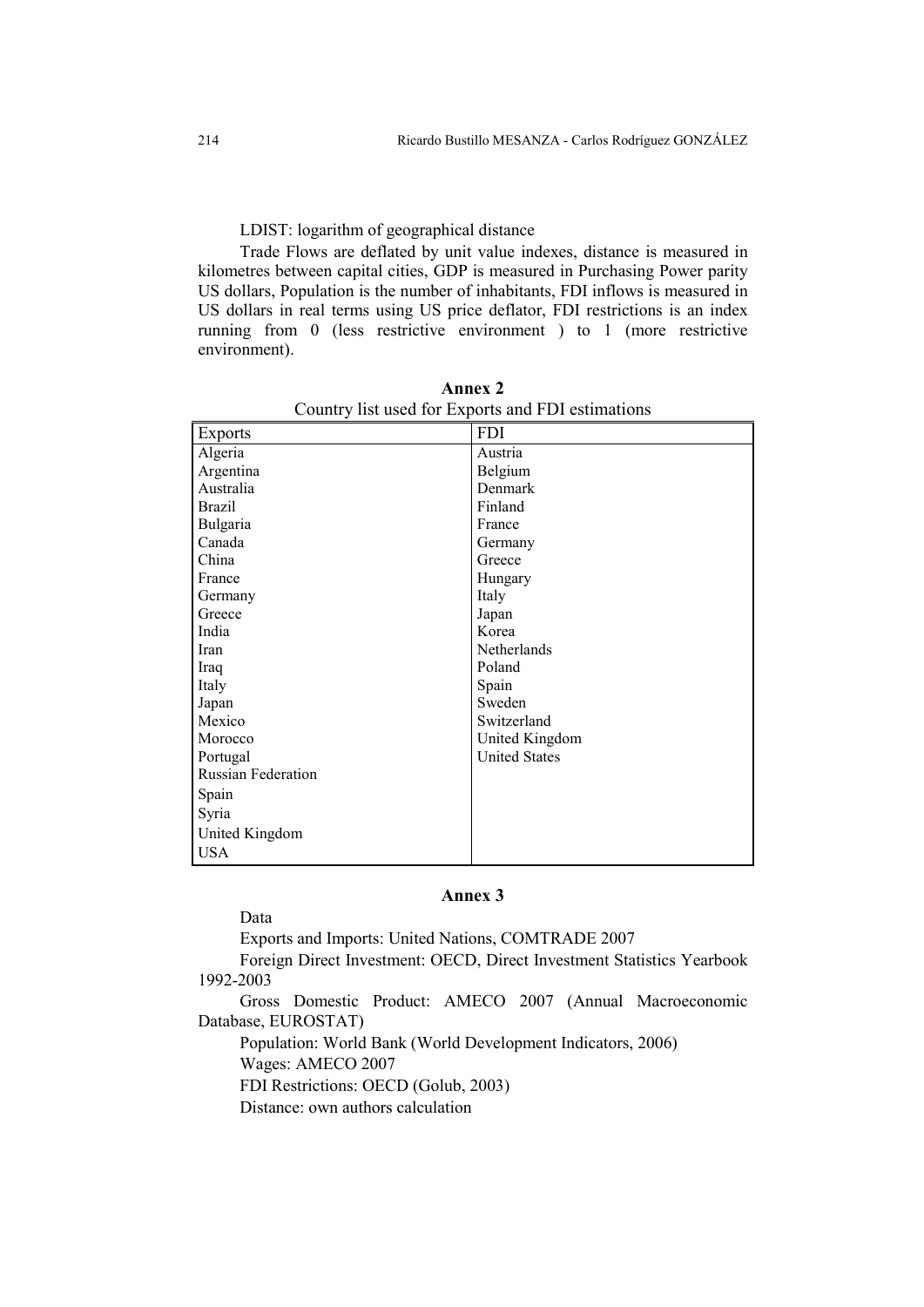#### **References**

- ANDERSON, J. E. (1979), "A Theoretical Foundation for the Gravity Equation", *American Economic Review,* 69, 106-116.
- ANTONUCCI, D. and MANZOCCHI, S. (2006) "Does Turkey have a special trade relation with the EU?: A gravity model approach", *Economic Systems*, 30(2), pp.157-169.
- BALASSA, B. (1966), "Tariff Reductions and Trade in Manufactures among Industrial Countries", *American Economic Review*, 56(3), 466-472.
- BLONINGEN, A. B., DAVIES, R. B. and HEAD, K. (2003), "Estimating the knowledge capital model of the multinational enterprise', American Economic Review", 93(3), 980-994.
- BRACONIER, H., NORBÄCK, P.-J. and URBAN, D. (2005) "Reconciling the Evidence of the Knowledge Capital Model", *Review of International Economics,* 13, 770-786.
- CARR, D., MARKUSEN, J.R. and MASKUS, K. (2001), "Estimating the knowledge capital model of the multinational enterprise", *American Economic Review*, 91, 693-708.
- DUNNING, J.H. (1977), "Trade, location of economic activity and the multinational enterprise: a search for an eclectic approach", In *The International allocation of economic activity*, ed. B.Ohlin, P.O. Hesselborn and P.M.Wijkman. Macmillan, London.
	- ————(1981) *International Production and the multinational enterprise*. Allen & Unwin, London.
		- $-(1993)$  *Multinational Enterprise and the Global Economy*, Addison-Wesley.
- ERDILEK, A. (2003), "A comparative analysis of inward and outward FDI in Turkey", *TNC Journal*, 12, 3, 79-107.
- GURBUZ, B., JOBERT, T. and RAFFINOT, M. (2005), "Liens entre l'endettement, l'investissement et la croissance: Le cas de la Turquie (1988-2003)", *Economie-Appliquée*. December 2005; 58(4), 107-37.
- GOLUB, S. S. (2003), "Measures of restrictions on inward foreign direct investment for OECD countries", *OECD Economic Studies*, No. 36.
- HELPMAN, E. (1984), "The factor content of foreign trade", *Economic Journal,* 94, 84-94.
- IETTO-GILLES, G. (2005), *Transnational Corporations and International Production: Concepts, Theories and Effects*, Edward Elgar, London.
- KAMINSKI, B. and NG, F. (2006), "Turkey's evolving trade integration into Pan-European markets", *The World Bank, Policy Research Working Paper Series*: 3908 2006.
- LINDER, S. B. (1961), *An Essay on Trade and Transformation*, John Wiley, New York.
- MARK, D., MELEK, U. and KAMIL, Y. (2005), 'Turkey's Foreign Investment Challenges: Competition, the Rule of Law, and the EU Accession', in *Turkey: Economic Reform and accession to the European Union,* Hoeckman and Togan (eds.). World Bank, Washington.
- MARCHETTI, A. (2006), "The Negotiating Framework For Turkey: Major Provisions and Misperceptions", *Zentrum für Europäische Integrationsforschung*, 1, vol.2, Bonn.
- MARKUSEN, J. (2002), *Multinational Firms and The Theory of International Trade*, The MIT Press, Cambridge, Mass.
- MARKUSEN, J.R. (1984), "Multinationals, multi-plant economies and the gains from trade", *Journal of International Economics*, 16, 205-226.
- MARKUSEN, J.R. and VENABLES, A.J. (2000), "The theory of endowments, intra-industry and multinational trade", *Journal of International Economics*, 52, 209-234.
- MARKUSEN, J.R. and MASKUS, K. (2001) "Multinational Firms: Reconciling Theory and Evidence", in M. Blomström and L.S. Goldberg (eds). *Topics in Empirical International Economics: A Festschrift in Honor of Robert Lipsey*, Chicago: University Press.
- MÁTYÁS, L. (1997), "Proper Econometric Specification of the Gravity Model", *The World Economy,* 20(3), 363-68.